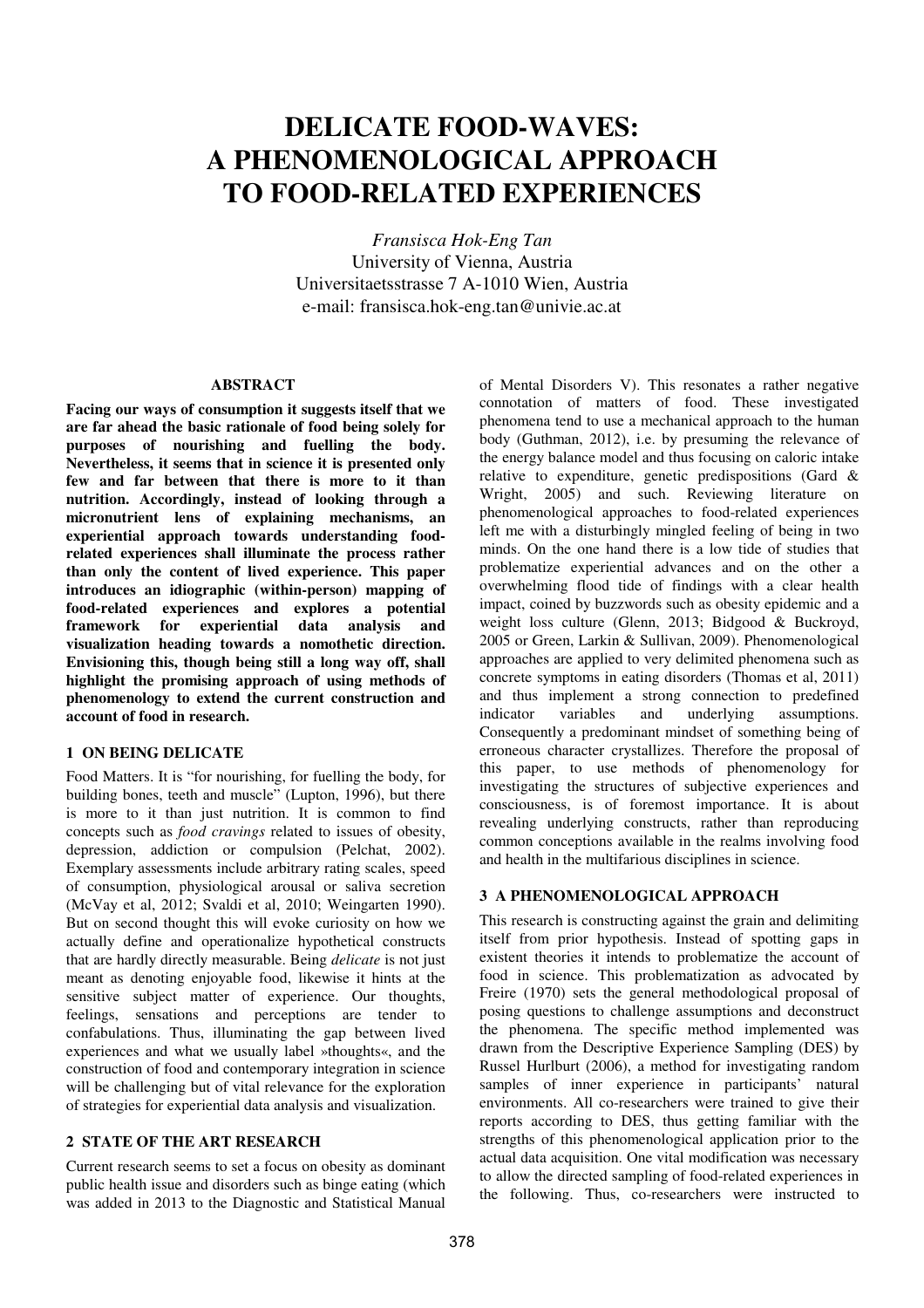document the onset of an experience involving food. This focus means a subject-driven selection and is connected to their awareness of this experience. To delimit from confabulation and artificial elaboration the focus on the onset was of high importance as well as the explicit avoidance of using biased concepts such as »food-cravings« by the researcher prior and during the period of data acquisition. Conclusively, this research included in-depth interviews with a set of 5 individuals without any diagnosed disorders related to food (due to the assumed proneness of patients with food-related disorders to report on their problematic relation to food). Each co-researcher was asked to document his/her food-related thoughts over a period of 24 hours. These samples were then discussed during in-depth interviews of max. 90 minutes (due to concentration and accuracy of reporting) and this overall procedure was repeated three times for every co-researcher. The explicatory interviews were transcribed and analyzed using open coding in grounded theory and the abstracted codes and categories visualized for each co-researcher. These structured illustrations serve as *idiographic* (Allport, 1937) map depicting food-related concepts significant to a coresearchers experience with the potential impact to render great value for individuals (i.e. with a problematic relation to food). Only in further course a higher purpose of developing strategies to analyze this phenomenal data is challenged, thus holding out to a nomothetic view. An early attempt to do so is proposed by the framework *food-waves,* which explores a first approach for analysis, structuring and visualization of phenomenal data. Evidently the two discrete products are complementary for gaining vital but different types of understandings.

## **4 IDIOGRAPHIC MAPPING OF FOOD-RELATED EXPERIENCES**

We perceive the world around us as real, solid, tangible; we see, hear, smell, taste and touch things out there. But how close is the image of the world that we experience and create in our minds to the actual momentary descriptions that we give? And to what degree is it a perceived or embodied one, a product of cognition and emotion? Examples for discussing *how* we experience are modalities such as inner speech (McCarthy, 2011), mental imagery (Thompson, 2007) or concrete process categories such as colors or items visually popping out and drawing attention. Yet, people are rarely capable to state with certainty how they experience their daily life. Thus, the experiential data collected in indepth interviews for this research allowed a first attempt to draw visual maps of aspects decisive for food-related experiences by deriving experiential concepts, categories and modalities formative to the several cases. The following selection of findings will illustrate a range of associated characteristics and modalities, offering a very reduced illustration of the structure and texture of reported incidents. (A full overview of the categories and according idiographic visual maps would unfortunately exceed the scope of this paper.) Starting from experiential reports a case-specific analysis and pattern finding is pursued by grouping codes to core concepts. These were structured into visual maps for reasons of structuring and build the basis for the casedescriptions. Following I will discuss one case in more detail and then append significant divergences to other coresearchers.

In line with the distinctive statement »I constantly think about food« one co-researcher was characterized as the *Food-Lover* and volunteered for participation due to her self-attributed mindset that food-related thoughts take up a great deal of daily thoughts and experiences. She reported to be indecisive about her relation to food, sometimes thinking it to be "unhealthy" as well as considering the evaluation by close persons that advance the opinion that she is thinking too much about food. The discussed samples showed that 54% of food related experiences were initiated by *external input* and were either of visual nature, an olfactory trigger or actual food intake involved at the onset. Food-related experiences arising in thought and without any external aspect reported to be of importance, occurred in 46% of the samples. The concept of *check & decide* involved several types of modalities in 30% of the samples and was either of *bodily* or *emotional* nature but always experienced in correspondence to mental images. Her reports on *missing* showed to be an *emotional desire* or *want* that were mostly abstract as drawn from the reports occurring in 39% of the samples. Whereas a *wish* occurred in 30% of the samples, described as the co-researchers strong feeling of *wanting* something and was mostly located in the chest area. A *cognitive* notion to *push away* was the controlled disruption of negative food-related thoughts by engaging in active *cognitive* distraction from an *emotional* feeling. Reported Modalities included *informed knowing* (77%), *unsymbolized thinking* (31%), *emotions* (100%), *mental imagery of concrete locations or situations* (100%), *mouth sensations* (77%) or *memories* (77%). Overall the active engagement in *mental imagery* is interpreted as a vital act of creating extensive thought processes that are distinct for the participant's way of experiencing daily life. Food related experiences seem to be consciously lived and showed a positive connotation and detailed elaboration, but with a critical integration and with a shift to a negative connotation due to cognitive reflection. This idiographic mapping gives a picture of probable modalities characteristic to this individual. Consequently, by highlighting the differences and similarities to other co-researchers I hope to bring about a broader topology of food related experiences.

Thus, comparing to *the Neutral* (with the mindset »food is food«) a strong *bodily* impact was discovered. Percepts such as *taste* and *mouth feeling* were manifest in all reported samples, and included concrete *awareness* of aspects such as *chewing, texture, tongue, teeth, palatine or throat*. She evidently showed a *bodily* consciousness regarding foodrelated experiences, opposed to a *cognitive* expression that seems to be a competing modality. Distinct to this coresearcher, *the Anti-Foodie* showed a majority of *perceptive* categories being of importance to food-related experiences. These were described in concepts of *blankness & awareness* (40%), *browsing & soft-eye* (40%), *visual popping in/out/up* (40%). His samples mostly involved situations of concrete food-related decisions, tasks and routines that are perceived as chore or labor with a rather negative connotation. The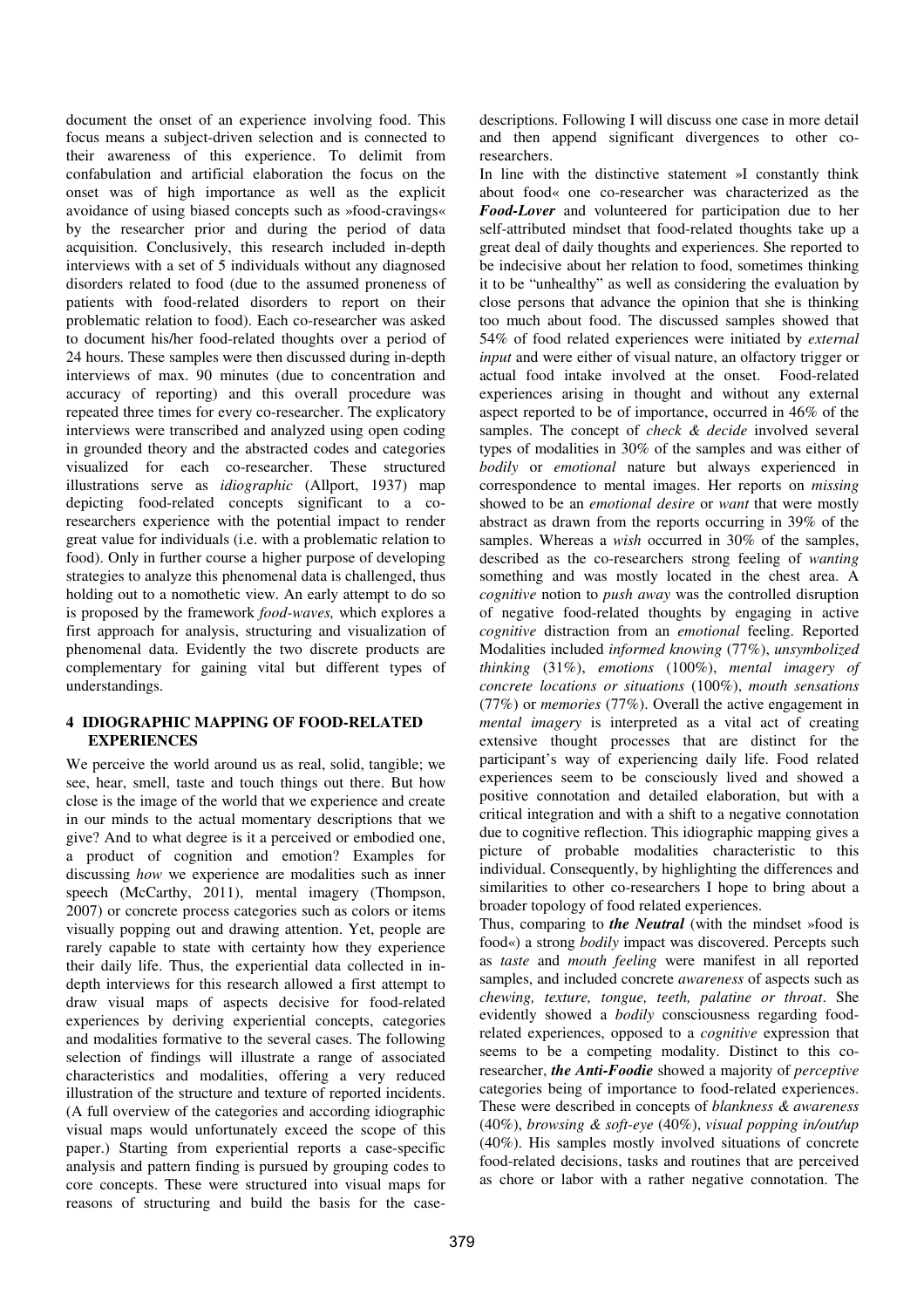integration seems to be excelled by *cognitive* tasks that need not be disrupted by *emotional* or *bodily* desires.

In contrary to that, *the Conscious* (characterized as thinking »There is a value to every food.«) echoes a positive value of food with a clear *emotional* access. The importance of *feelings* exhibited in reports discussing emotional *switches & flashes*, often giving the nudge to alert the co-researcher about the occurrence of a food-related thought. An overall *blend* and high awareness of *self* and *environment* was illustrated during the interviews. A comparison between subject points at the *cognitive* integration being subjectdriven in this case, rather than triggered by external percepts as shows to be predominant with the *Food-Lover.*

The fifth and final co-researcher had a counterintuitive attitude towards food. Although describing to love food in line with the observation to show a very high appreciation of food he reported to rarely think about food. Being labeled as *the Unconscious***,** his reports showed the relevance of abstract cognitive concepts such as *hunger* (75%), *time* (50%) and *anticipation (75%)*, whereas typical modalities and process categories were *mental imagery* (58%) with a focus of visualizing, *simulating* (25%) visual and spatial characteristics (of situations) and *knowing* (58%).

Examining this short excerpt of results shows the richness and divergence of the manifold of descriptors that illustrate a co-researchers experience. Seeing that, this unknown realm of possibilities offers a strong indicator for the need of a framework for experiential data analysis.

### **5 FOOD-WAVES. EXPLORING A FRAMEWORK FOR EXPERIENTIAL DATA ANALYSIS AND VISUALIZATION**

So far so good there is promising prospects for the extracted categories. But more than only hinting at the individual significances there is the wish to systematically analyze the phenomenal data to get a glimpse at the big picture. Adopting the idea of waves as denoting an oscillation that travels through space and matter accompanied by energy transfer, I want to introduce the framework *food-waves* that explores food-related experiences as amplification of internal and external perception, cognition & emotion. This shall emphasize that our experience is more than the percepts, the evident aspects of the content, of *what* happens in a situation. Following Hurlburt's argument in his work with patients with disturbances of affect it is a promising prospect to highlight the process of feeling and thinking, in sharp contrast to the most contemporary cognitive theories of psychiatric disorder that rather posit content categories as the cause for a disorder (Hurlburt, 1993).

Thus, instead of being content with the content of experience, and therefore the meaning and interpretation given in the interviews, it is aspired to get a grasp at *how* we sense (external and internal) cues and integrate them bodily, emotionally and cognitive wise. Exploring ways to structure the experiential data for analysis resulted in an early approach of the visualized framework *food-waves* (as depicted in Figure 1). The example shows categories of one particular co-researcher according to three groups that currently proposed to guide the early stages of analysis. The first one is *perception* (as the external percepts and internal

bodily cues, mainly visceral sensations), followed by *mood & emotion* (ranging from less specific valences to concrete topics and specific emotions and affect). The final group of characteristics focuses on *cognition*, covering process categories (such as attention, memory, awareness, visual imagery) and content categories (including subjective concepts that are rather unattended in the residual structure). It is subject to further exploration and offers a first stage for deriving a data-driven strategy for experiential data analysis and visualization. Nevertheless, fragments of the proposed framework need further exploration due to the complexity and dimensions clearly exceeding a 2-dimensional account, as well as alignment with present theories. Let alone the aspect of emotions raise a manifold of promising theories to be considered, starting from the selection of a definition for emotion (e.g. Plutchik, 1962), features of emotion (e.g. de Sousa, 2010) or the consideration of more concrete applications, such as contrasting the use of perceptual vs. cognitive mental verbs in recalling of emotional past (O'Kearney, 2006).

The potential classes of constructs (*perception, emotion, cognition*) envision the quest to explore ways to a structured manner of analyzing food-related experiences, guided by, but clearly not limited to the offered framework.

Though suggesting these kinds of quantifiers seem to lead to counterintuitive restrictions, this proposal is still contemplated as allowing individual case-based constructs and thus fostering a data-driven work-in-progress. While considering the categories as basic building blocks in line with the framework we strive for continuous refinement and extension. The higher aspiration for this first framework at hand lies in the systematic analysis of experiential data, approximating a promising access to this data by the asset of visualization. Suppose that the frequency of the *food-wave* could give information on a subjects experienced density of details or modalities and the amplitude offering the intensity or relevance of these peaks, one could easily spot case-based commonalities or identify typicality's and significances in the experiential data.

## **6 FUTURE OUTLOOK AND OTHER AREAS OF RESEARCH**

Assuming that I have been able to act unbiased and predominantly bracket out prior concepts, I hope to have offered a first glimpse on some characteristics of inner experience. Nonetheless, intentions to draw clear conclusions from the data require further extensive research. The anecdotes of content and process categories outlined give critical footage to the understanding of how people experience and conceptualize food. By collecting this phenomenal data we are able to identify significances and patterns of subjective experience and might even direct commonalities between subjects in the future. This could be decisive to our understanding of experiences that shape normal to erroneous integration of food. To achieve this, there is the need for further engagement in both collecting experiential data and finding novel approaches to analyze the data. Vital to mark here is the strong explorative character of this research, with the proposed framework being an early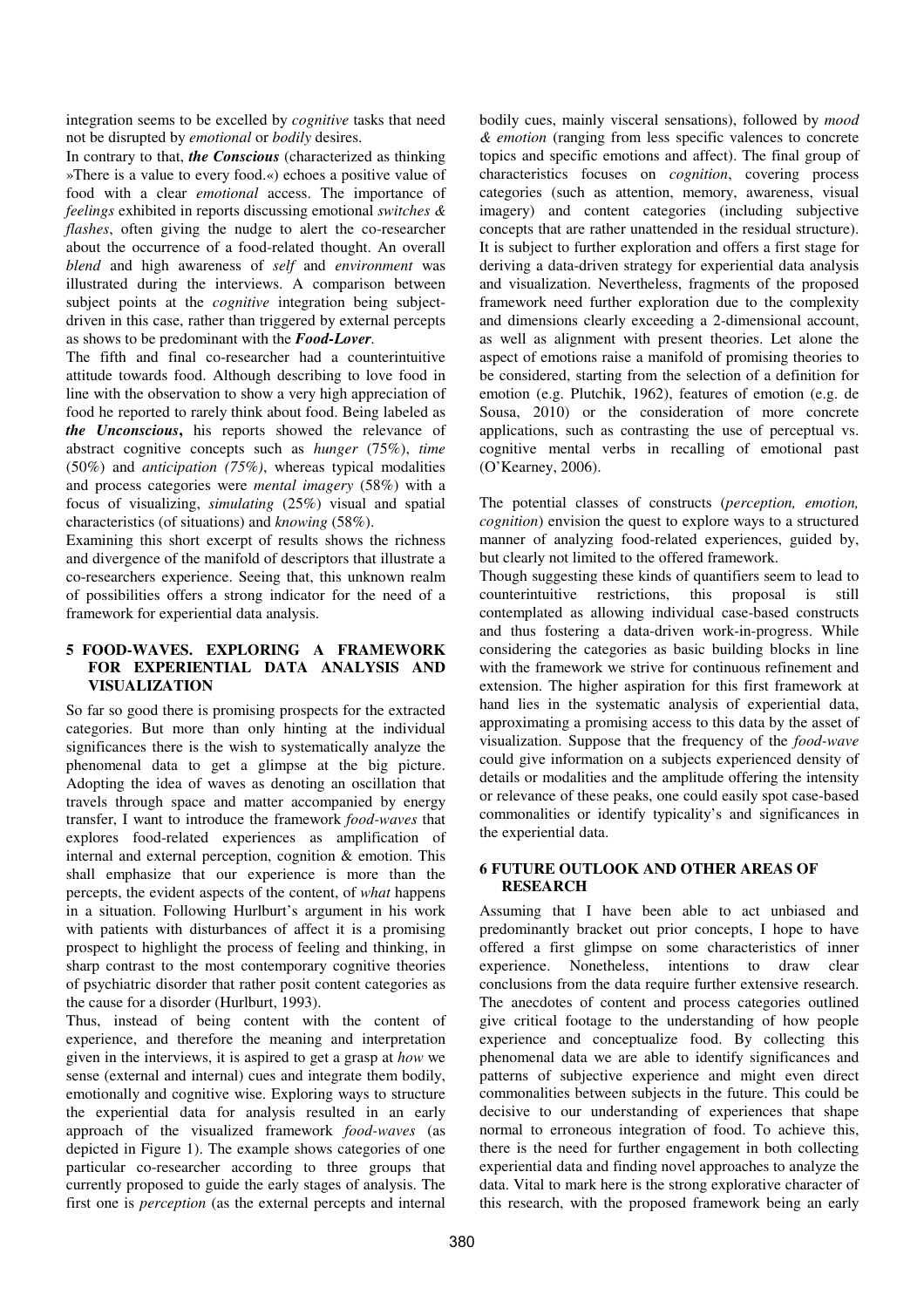

Figure 1: *Food-Waves Example for the Food-Lover.*

attempt to structure and visualize food-related experiences. Facing the need and great potential for interdisciplinary work for this underpinning I see promising collaborations with researchers coming from anthropology, etiology, ecology, gestaltism or aesthetics, to only name a few, and I remain with the uttermost hope for much more research to come.

#### **References**

- [1] Allport, GW. (1937). Personality: A Psychological Interpretation. *New York, NY: Henry Holt.*
- [2] Bidgood, J., & Buckroyd, J. (2005). An exploration of obese adults' experiences of attempting to lose weight and to maintain a reduced weight. *Counselling and Psychotherapy Research*, *5(3), 221-229.*
- [3] Freire, P. (1970). Pedagogy of the Oppressed. New York: Herder and Herder.
- [4] Gard, M., & Wright, J. (2005). The obesity epidemic: Science, morality and ideology. *Routledge*.
- [5] Glenn, N. M. (2013). Weight-ing The Experience of Waiting on Weight Loss. *Qualitative health research, 23(3), 348-360.*
- [6] Guthman, J. (2012). Opening Up the Black Box of the Body in Geographical Obesity Research: Toward a Critical Political Ecology of Fat. *Annals of the Association of American Geographers, 102(5), 951– 957.*
- [7] Green, A. R., Larkin, M., & Sullivan, V. (2009). Oh stuff it! The experience and explanation of diet failure: An exploration using interpretive phenomenological analysis. *Journal of Health Psychology, 14(7), 997- 1008.*
- [8] Hurlburt, R. T., & Heavey, C. L. (Eds.). (2006). Exploring inner experience: The descriptive experience sampling method *(Vol. 64). John Benjamins Publishing.*
- [9] Hurlburt, R. T. (1993). Sampling inner experience in disturbed affect. *Springer.*
- [10] Lupton, D. (1996). Food, the Body and the Self. *London, UK: SAGE Publications Limited.*
- [11]McCarthy-Jones, S.; Fernyhough, C. (2011): The varieties of inner speech: Links between quality of inner speech and psychopathological variables in a sample of young adults. *Consciousness & Cognition, Vol.20(4), pp.1586-1593*
- [12]McVay, M. A., Copeland, A. L., Newman, H. S., & Geiselman, P. J. (2012). Food cravings and food cue responding across the menstrual cycle in a non-eating disordered sample. *Appetite*.
- [13]O'Kearney, R., & Perrott, K. (2006). Trauma narratives in posttraumatic stress disorder: A review. *Journal of Traumatic Stress, 19(1), 81-93.*
- [14] Pelchat, M. L. (2002). Of human bondage: food craving, obsession, compulsion, and addiction. *Physiology & Behavior, 2002, 76(3), p347-352.*